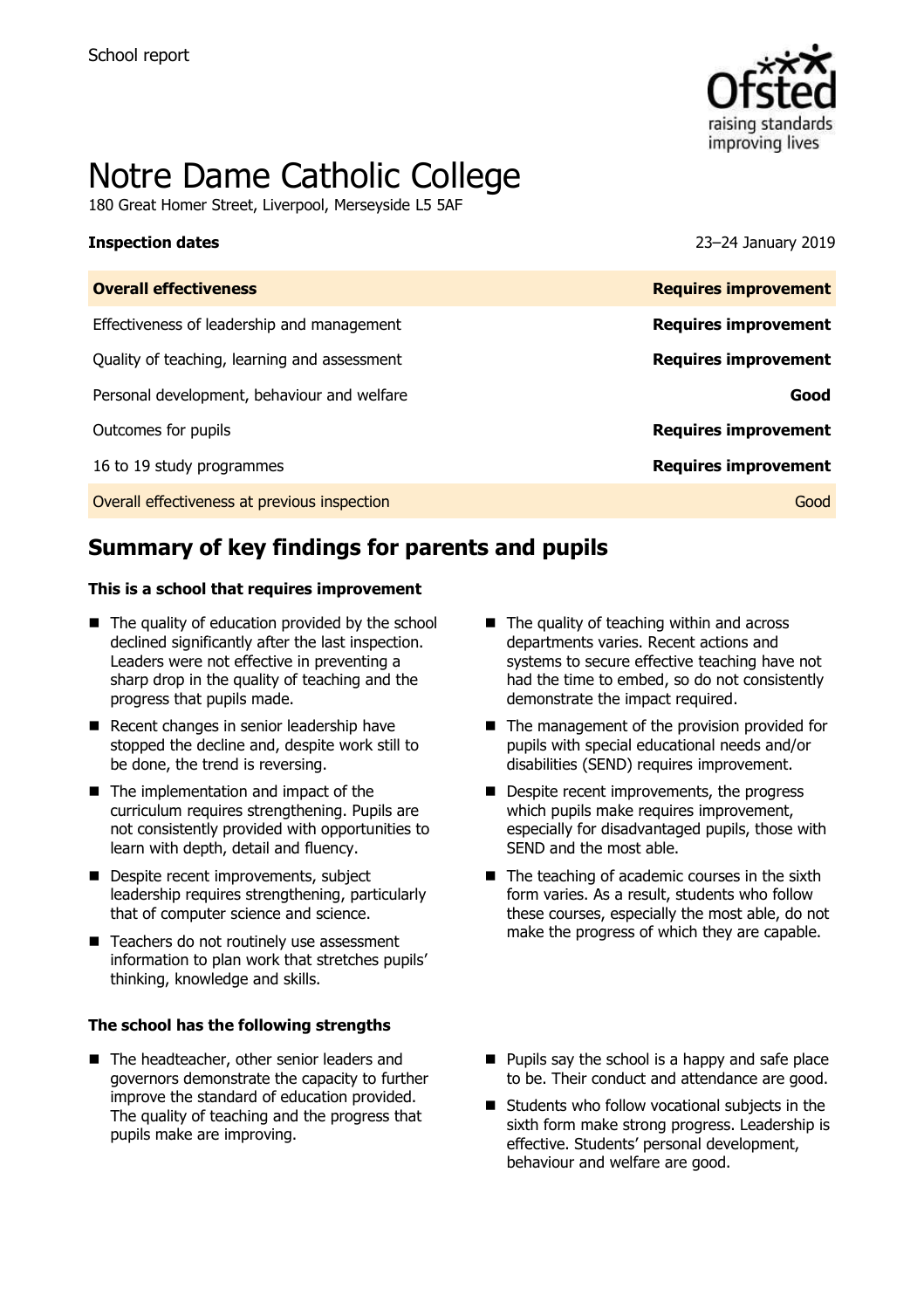

# **Full report**

### **What does the school need to do to improve further?**

- Raise progress by ensuring that pupils, especially for those who are disadvantaged, those with SEND, and the most able, receive the support and challenge needed.
- **Improve leadership and management by:** 
	- strengthening the implementation and impact of the curriculum, so that pupils are consistently provided with opportunities to learn in detail and with a greater depth
	- strengthening the leadership of SEND to focus more on the learning and progress of pupils with SEND
	- ensuring subject leadership is consistently effective, particularly for computer studies and science.
- Improve the quality of teaching, learning and assessment by:
	- ensuring that teachers use assessment information consistently to set work that stretches pupils' thinking, knowledge and skills.
	- embedding the recently introduced actions to secure consistently good teaching across and within departments.
- Improve the quality of the 16 to 19 study programmes by ensuring that students, including the most able, benefit from consistently effective teaching on A-level courses so that they attain the grades of which they are capable.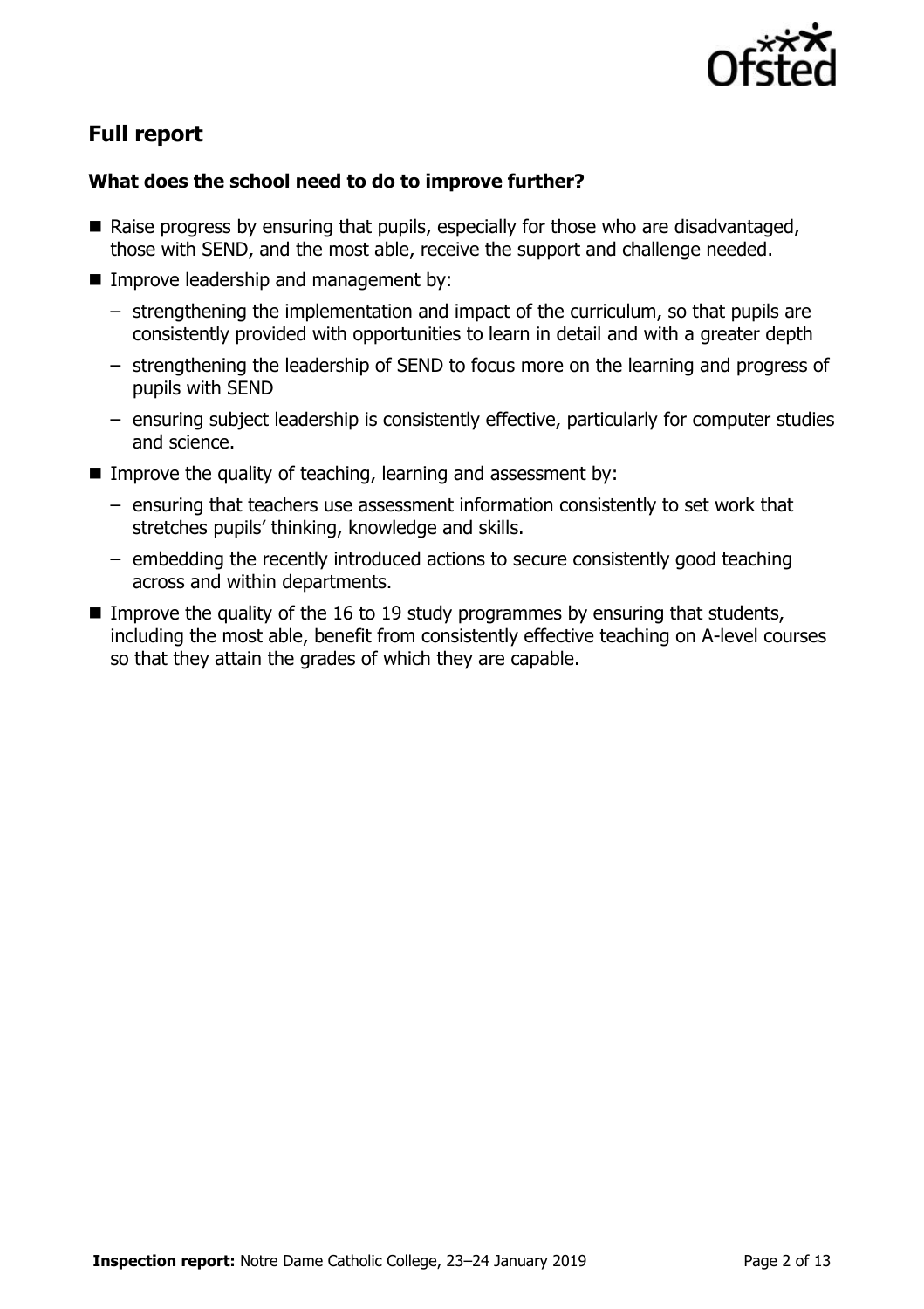

## **Inspection judgements**

### **Effectiveness of leadership and management Requires improvement**

- The effectiveness of leadership at all levels significantly declined after the last inspection. As a result, the behaviour, attendance and progress of pupils suffered. Pupils' examination results fell to a poor level, across a range of subjects and including those in English and mathematics. Leadership, most notably senior leadership, has been strengthened recently, including at headteacher and deputy headteacher levels. The headteacher at the time of the previous inspection, who had taken up a secondment elsewhere, has returned to the school in her previous role. As a result, the decline has been stopped and, despite work still to be done, there is a shared vision to improve and the declining trend is reversing.
- Senior leaders have a clear understanding of the challenges which the school faces in order to further improve the standard of education it provides. They demonstrate the capacity to make the necessary improvements. The success of leaders' actions is evident in securing good attendance and conduct. This has established a firm foundation for effective learning.
- Senior leaders have a sharp focus on improving the quality of teaching, so that pupils in all year groups learn effectively. The training that senior leaders have put into place has been received positively by staff, who feel that it is having a positive impact on their skills and pupils' learning. However, changes are not fully embedded, so the quality of teaching varies between and within subjects. As a result, although pupils are now making better progress, further work is required from leaders to secure consistently good progress.
- Senior leaders, including governors, have focused on training subject leaders to become more effective. They have also focused on appointing new subject leaders. However, despite subject leadership improving, it does not demonstrate the strength regularly shown by the school's senior leaders. There is a greater focus on monitoring so subject leaders have a more informed overview of the subjects they lead. This is having a positive impact, for example in mathematics, where a much-needed improvement in teaching and outcomes is building momentum to go forward. However, in other areas, such as computer studies and science, the upward trajectory is less evident.
- Subject leaders are improving teachers' accuracy when determining the levels that pupils are working at, including those assessments and tests which are used to report progress to senior leaders and governors. Despite leaders having a more accurate view of outcomes in their subjects, at times when assessments are reported they are either over generous or too cautious.
- Leaders have acted to improve the curriculum which the pupils receive. Overall, this has led to strengthening of the curriculum. More pupils now follow courses which match their needs and interests than was previously the case. For example, in key stage 4 pupils benefit from vocational subjects and other provision when these match their requirements and provide a positive route to next steps in education or training.
- This success is not evident in other aspects of the curriculum. Subject leaders are taking action to improve the implementation and impact of the curriculum in their areas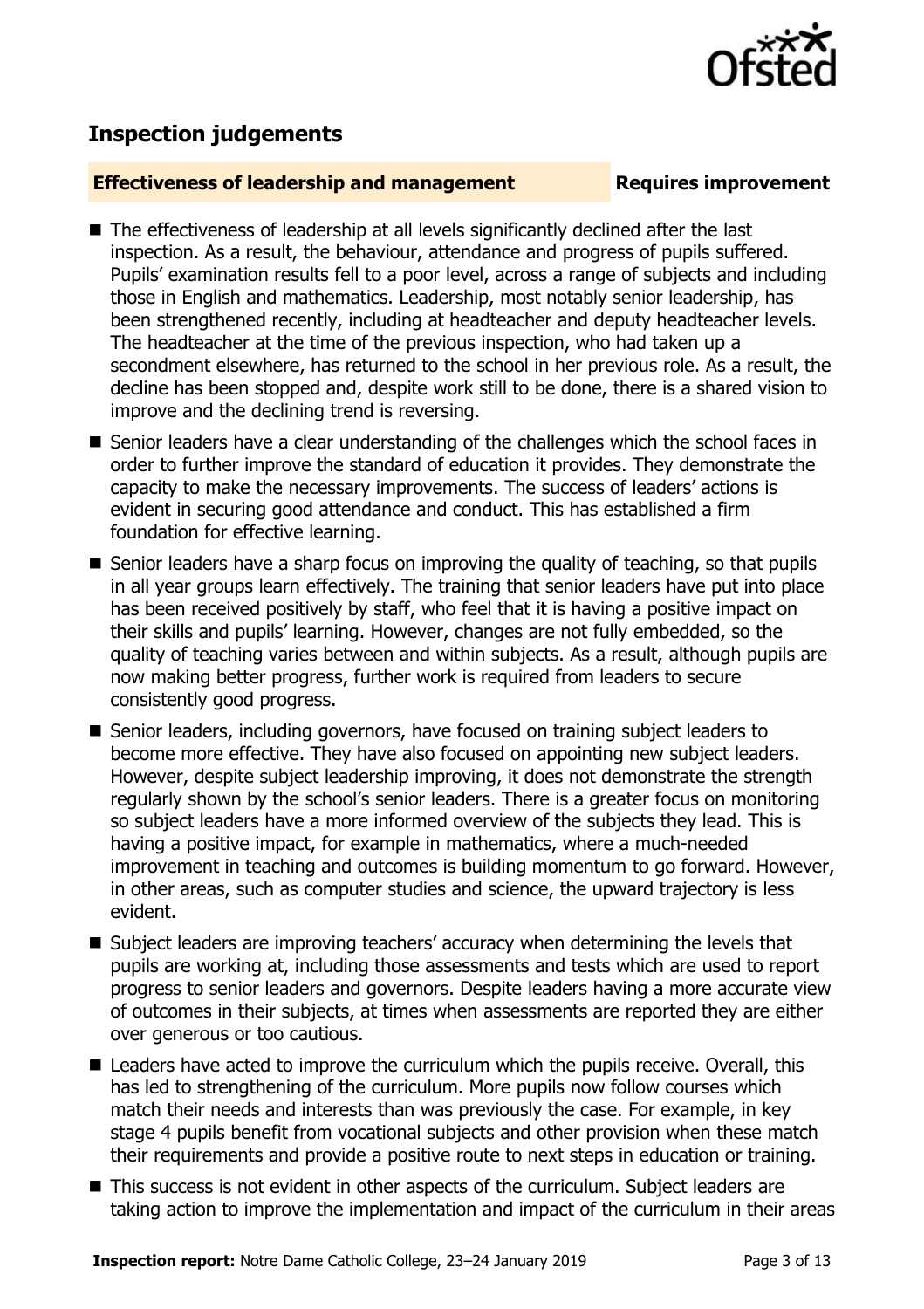

of responsibility. This has had a more positive impact in some areas than others. For example, in geography pupils are routinely provided with opportunities to think deeply and learn with precision and accuracy. Pupils enjoy a rich and rewarding curriculum in this area, including the most able and pupils with low starting points. However, in other subjects, these strengths are less consistent, such as science. In these cases, the curriculum does not include enough detail and lacks opportunities to learn with depth and fluency. This restricts pupils' progress.

- Leaders plan a wide range of extra-curricular activities for pupils, which widen their experience, broaden their expertise and heighten their expectations. The programme caters for and develops pupils' wider academic, cultural, artistic and sporting interests. Pupils respond effectively to supporting charities, and recognise their role in helping others. They recognise the importance of equality and their role in supporting and strengthening fundamental British values.
- The careers guidance programme is effective. Pupils value the independent advice and guidance that they receive. As a result, almost all pupils, including disadvantaged pupils and those with SEND, move on to further education or training.
- Leadership of the additional funding for disadvantaged pupils has recently been reviewed to make it more effective. Previously, disadvantaged pupils were especially vulnerable to weak attendance and exclusion. Leaders have introduced effective systems to monitor and support the good attendance and conduct of these pupils. As a result, disadvantaged pupils now attend school regularly and behave well. Leaders are clear that disadvantaged pupils' learning benefits from good attitudes to learning. However, the challenge provided by the work which they are set varies. As a result, although disadvantaged pupils make better progress overall than previously, it is not consistently strong across subjects.
- The leadership of pupils with SEND requires strengthening. Pupils' pastoral needs, including of those with an education, health and care plan (EHC plan) are met effectively. As a result, these pupils attend regularly and are supported sensitively to secure their good conduct. Staff work closely with the pupils' primary schools to ensure that these pupils are known and supported well by staff when they enter Year 7. Despite these strengths, leadership has not given enough attention to improving pupils' progress. Some pupils with SEND make good progress in some subjects, but this is not routinely the case. Leaders have not been fully effective in supporting teachers to identify the needs of these pupils and ensure that they receive the help needed to make good progress.

### **Governance of the school**

- Governance is effective. The governing body, including governors who have been in post for a number of years, is determined to learn from the past and to ensure that the emerging improvements gain in strength. The actions that governors have taken, including training and recruitment, have strengthened the governing body's systems and practice.
- Governors recognise the school's current strengths, weaknesses and the priorities for further improvement. They understand their responsibility to ensure that current areas of weakness are addressed. Success can be seen in the strengthened leadership of mathematics and pupils' improved progress in that subject. These improvements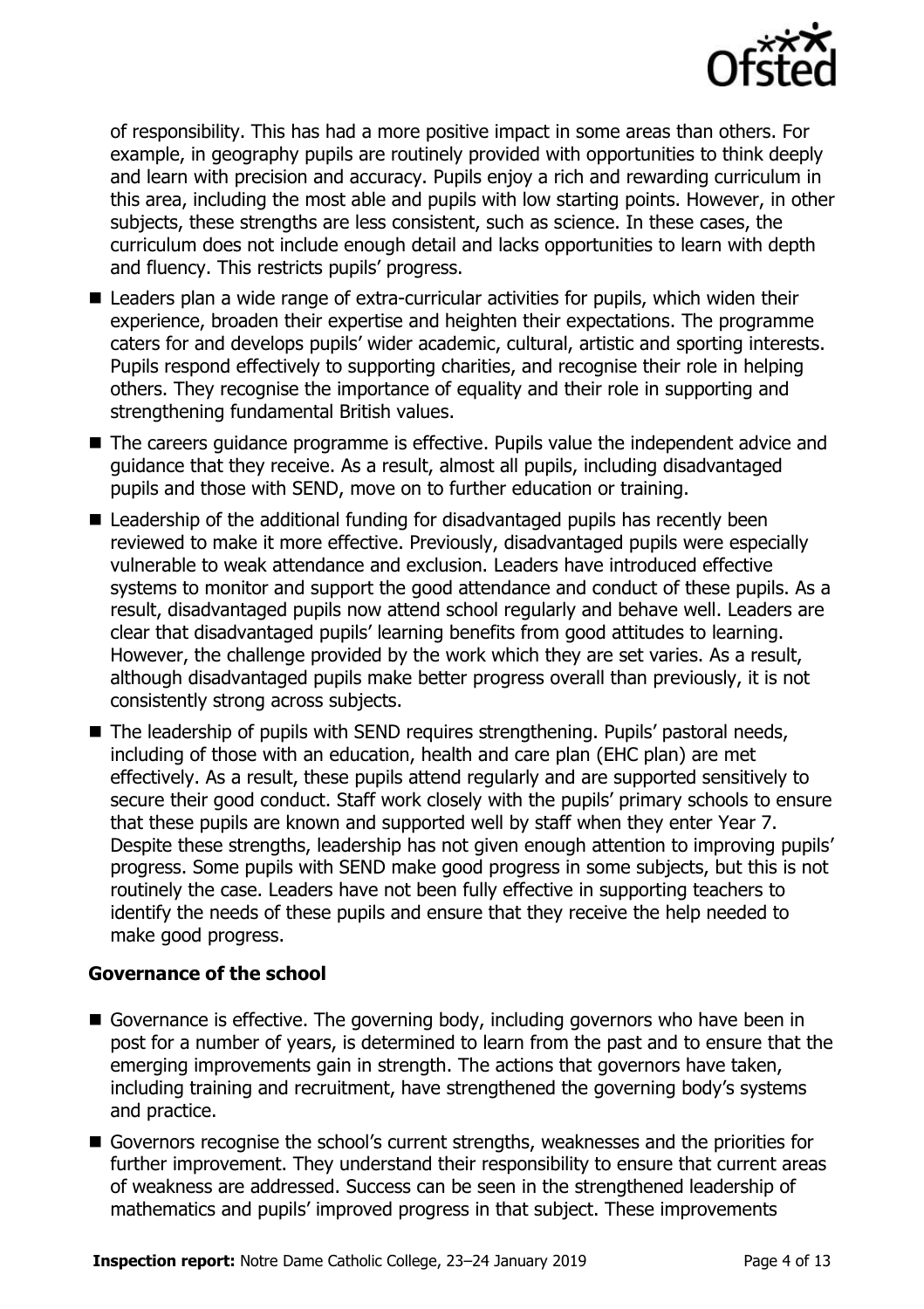

demonstrate that governance supports leadership and that together they have the capacity to make the required improvements.

- Governors uphold and promote the school's values clearly. Governors are effective in reminding staff, pupils, parents and carers that the pupils deserve the broadest and best educational experience and that it is their purpose to provide this.
- Governors take their responsibilities seriously. They are now confident and capable when supporting and challenging senior leaders. Their experience of financial management enables them to support senior leaders' plans to strengthen the quality of education that the school provides.

### **Safeguarding**

- The arrangements for safeguarding are effective.
- Leaders are aware of the risk which pupil's face, including those which are present in pockets of the community locally. Staff are trained in identifying potential risks to pupils. This includes risks of child sexual exploitation, gang and knife-related crime, and radicalisation. Staff take the time to know pupils well, so provide for their safety and well-being effectively.
- Leaders maintain good-quality safeguarding records. They have systematic procedures for checking the backgrounds of staff when they are appointed.
- School leaders' work with external agencies and parents is effective. They provided inspectors with examples of where they have acted swiftly when required to secure pupils' safety and well-being. Referrals are made to external agencies as appropriate.
- **Pupils have a clear understanding of the risks which might affect them and how to** keep safe, including when online. They know to whom they should report concerns and how to do this.

### **Quality of teaching, learning and assessment Requires improvement**

- The quality of teaching has improved since the current senior leadership team was put into place. However, despite the improving picture and pockets of strong practice, the effectiveness of teaching remains mixed between and within departments.
- Senior leaders have gone back to basics to improve the effectiveness of teaching. This has strengthened teaching across the school from its previously weak position. For example, a consistent approach to managing behaviour has been most effective in ensuring that learning is not disturbed by the actions of others. Pupils now have positive attitudes to learning.
- Improvement in teaching links to teachers' good subject knowledge. Activities engage pupils in challenging and interesting activities. As a result, pupils learn well. These strengths are evident, but not consistent, across a range of subjects, including English, mathematics, geography and sport.
- At times, teachers set tasks which do not challenge pupils sufficiently, especially the most able pupils. In these cases, teachers do not use the assessment information available about pupils' learning effectively to set work which matches their needs. As a result, these pupils are not provided with opportunities to think deeply enough and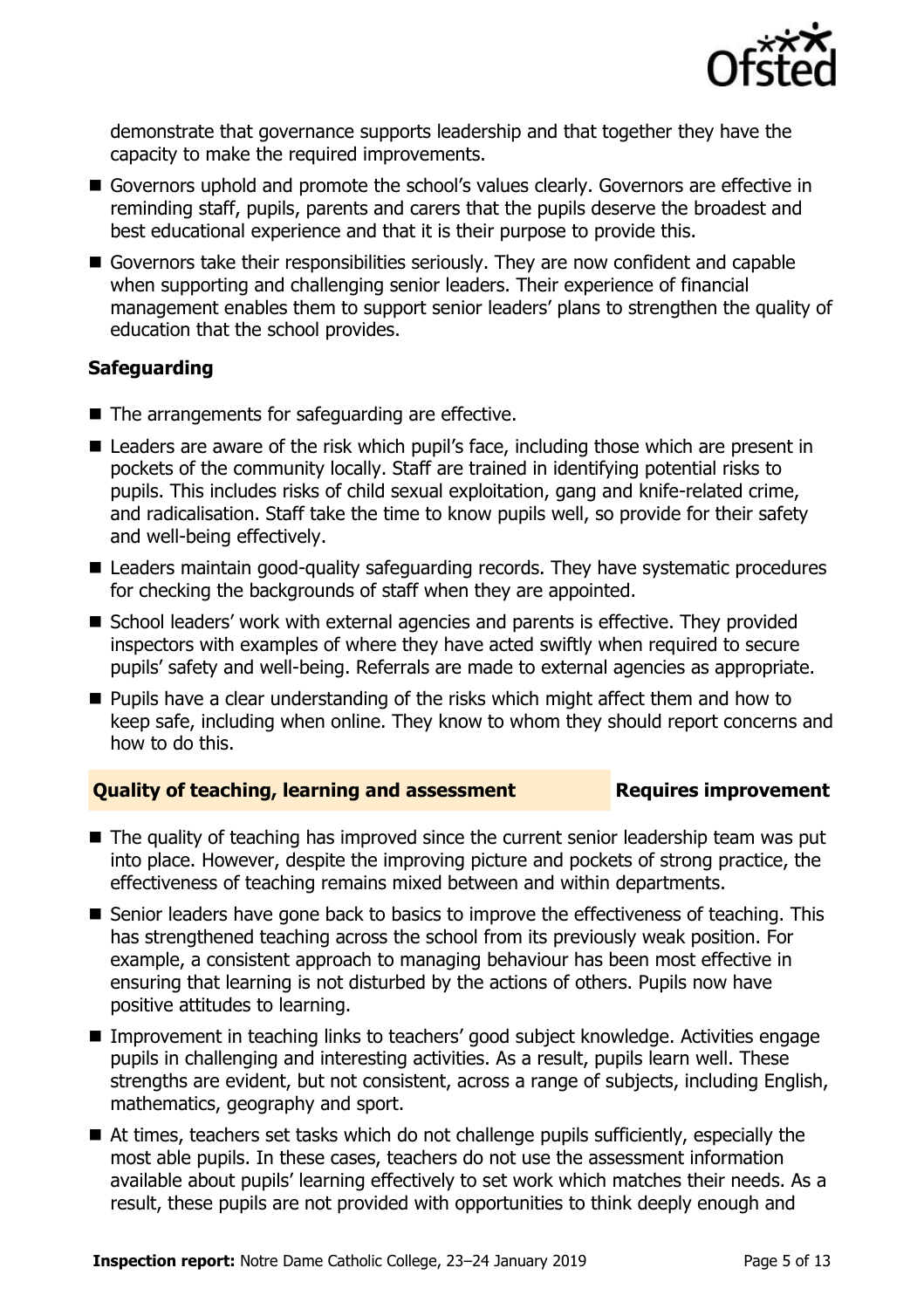

respond with detail, creativity and fluency.

- Many pupils begin Year 7 with literacy levels at or above the national average. The actions taken to support those with lower-than-average levels to catch up by the end of Year 7 are effective. Teachers take the time to model standard English and to note and correct pupils' misconceptions, such as those with spelling, punctuation and grammar. In some subjects, such as English, geography and sport, pupils are provided with opportunities to attain advanced literacy skills. For example, in geography they read broadsheet newspaper articles to ponder complex issues and respond with highlevel language and articulacy. This effective promotion of advanced literacy skills is not embedded across subjects.
- Additional training has not been fully effective in ensuring that teaching for pupils with SEND is consistently good. The support provided for these pupils has been effective in significantly improving their attendance and attitudes to learning in lessons. However, teachers do not routinely use the information provided about the academic needs of these pupils effectively and this restricts their progress.
- $\blacksquare$  Pupils and parents generally say that they are satisfied with the homework that pupils are set. It is set regularly and at the correct level.

### **Personal development, behaviour and welfare Good**

### **Personal development and welfare**

- The school's work to promote pupils' personal development and welfare is good.
- **Pupils' personal development is highly valued by school leaders. As a result, staff teach** and promote this aspect effectively. Pupils' spiritual, moral, social and cultural development contributes to their mature appreciation of the rights of all. Pupils said that they are confident to be who they want to be and supportive of others to do the same. They value people's differences and other faiths and cultures.
- **Pupils enjoy their time spent at the school, including their social time. They are** confident, happy and enjoy positive relationships with one another and staff. These views are typified by one response to Ofsted's online survey, Parent View: children 'very rarely come home without a smile on their faces'.
- **Pupils are adamant that bullying is rare, and that staff deal with it effectively. Checks of** bullying records made by inspectors showed that incidents of bullying are followed up and resolved effectively. Pupils are taught how to keep themselves safe from the risks of exploitation, including when using social media.
- Discussions with pupils made it clear that staff know and care about pupils. Pupils say that staff are approachable and considerate of pupils' mental and physical well-being. Leaders contact additional support services if required. Pupils benefit from the attention which leaders provide for their good dietary habits. Leaders inform pupils about looking after themselves and support healthy choices for pupils. The school's own catering service, including its popular breakfast club, supports pupils' healthy eating and drinking effectively.

### **Behaviour**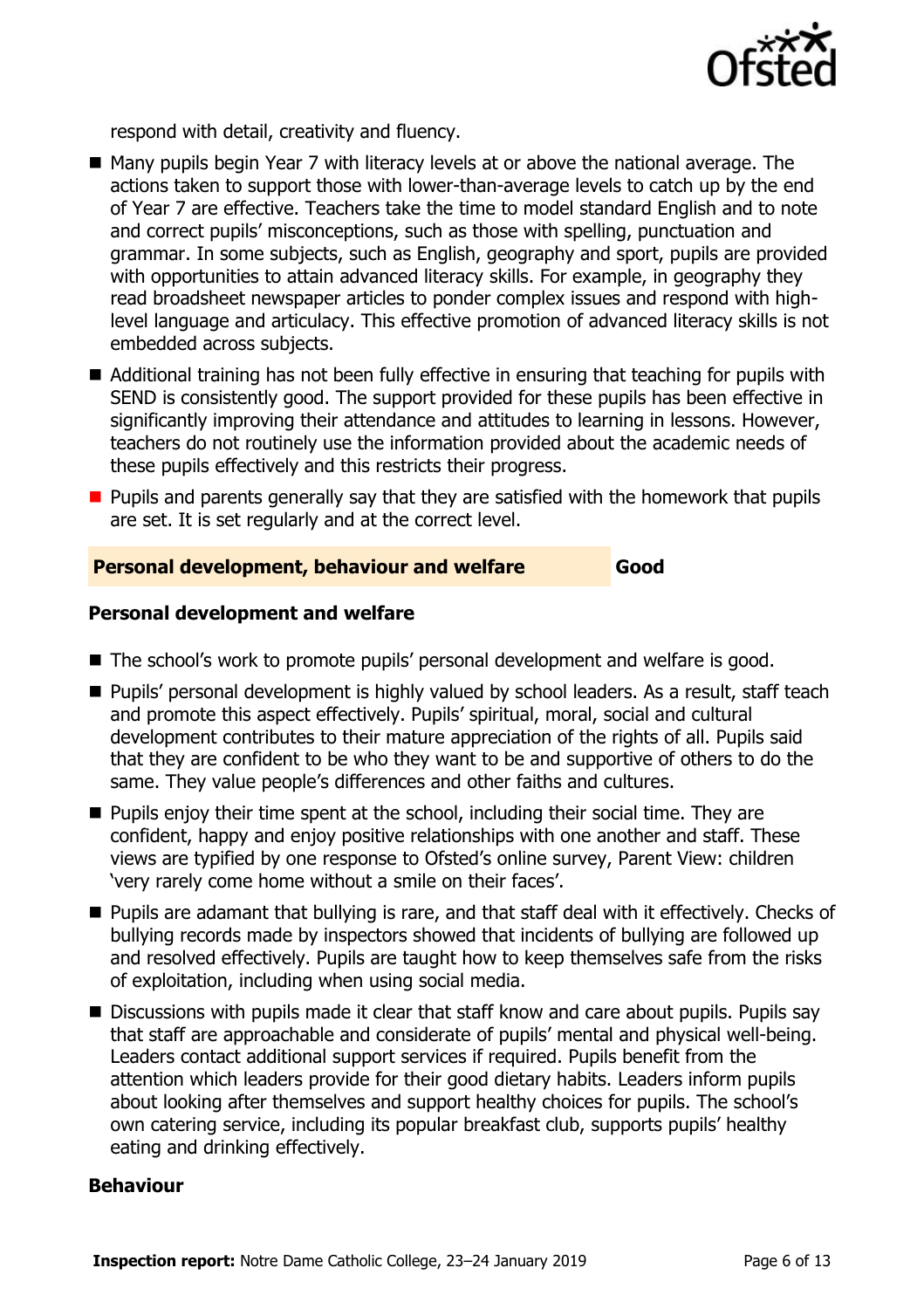

- The behaviour of pupils is good.
- **Pupils behave well in lessons. Inspectors were impressed by the pride with which pupils** routinely complete their work. Their work shows care and accuracy and is contributing to pupils' improved learning.
- Pupils' conduct around the school is good. They move around the school in a positive manner at breaktime, lunchtime and at the change of lessons. They arrive punctually at lessons. They treat the school environment with respect and do not leave litter lying around.
- **Pupils enjoy and value school. As a result, they attend regularly. Leaders' determined** actions have transformed pupils' attendance, which now broadly matches that of others nationally.
- Leaders manage effectively the attendance, behaviour and safeguarding of pupils who attend alternative provision.

### **Outcomes for pupils Requires improvement**

- The actions of the current senior leaders to transform the poor progress made by pupils in recent years are having a positive impact. In 2017 and 2018, pupils attained examination grades across a range of subjects, including English and mathematics, well below those with similar starting points nationally.
- $\blacksquare$  Evidence in pupils' books very clearly demonstrates the improvements which have been made. Pupils are making better progress across all year groups than in recent years and across a wide range of subjects, including English and mathematics. However, despite this improving trend, overall progress requires improvement to ensure that all pupils make the progress of which they are capable.
- Pupils' progress has improved markedly in mathematics this year, because of strong subject leadership and more effective teaching. However, despite this positive trend, many pupils are not consistently attaining the grades of which they are capable. They have not fully overcome some gaps in their basic skills linked to the legacy of previous weak teaching. There is a similar picture in English. Nevertheless, progress is improving because pupils try hard and value the improvements which are taking place across the school.
- $\blacksquare$  The progress of the most able pupils requires strengthening. In some cases, these pupils are making good progress, because teachers provide opportunities for them to access challenging resources, think deeply and work independently. However, too often this is not the case for the most able pupils, and this restricts their learning and progress.
- Improvements in the attendance and attitudes to learning of disadvantaged pupils have enhanced their learning. This is improving their progress. However, the full range of actions by leaders to secure good teaching and stronger progress for disadvantaged pupils have yet to embed, so it is too early to judge their full impact.
- **Pupils with SEND who are supported with an EHC plan typically make good progress.** Staff know these pupils well and take effective action to support their learning. However, the support for other pupils with SEND is less effective and their progress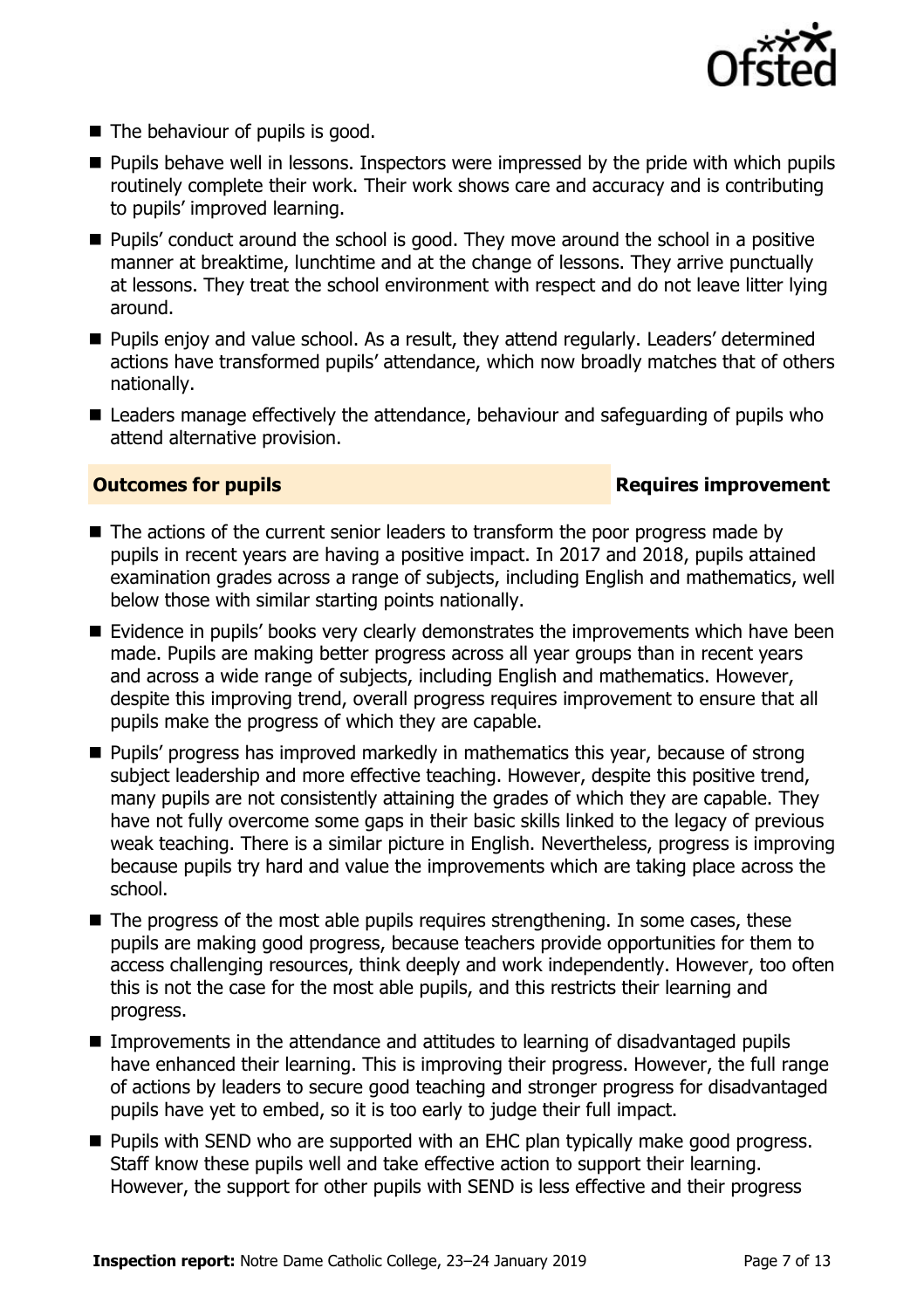

requires improvement.

- Leaders monitor effectively the quality of education for pupils who attend alternative provision. These pupils take pride in their progress and benefit from appropriate curriculums that focus on preparing them for the next stage of their education.
- Senior leaders have made securing pupils' next steps in education and training a school priority. This was previously a weakness of the school's provision. As a result of leaders' actions, almost all the pupils who completed Year 11 in 2018 moved on to courses, including those who were disadvantaged and those with SEND.

### **16 to 19 study programmes Requires improvement**

- The 16 to 19 study programmes require improvement because students, including the most able students, do not make consistently good progress on academic courses. However, in vocational courses, students make strong progress, including those who are disadvantaged and the most able.
- The quality of teaching requires improvement, notably in some of the academic courses which students follow and especially for the most able students. In these cases, teachers do not consistently set work that challenges students to attain the highest grades. However, teaching is effective in vocational courses, so students learn well.
- Leadership of the sixth form is good. Despite current weaknesses in teaching and the progress of some students in academic courses, there is an improving picture. Senior leaders have an accurate view of the current quality of provision and their actions are having an impact on improving teaching and progress. They have refined the academic courses which are provided for students, so those which remain are those on which students achieve the most success. Leaders have also provided additional time and resources for staff to improve their teaching, especially at A level and for the most able students. The impact of this is evident in students' better progress in some areas, for example in geography. Leaders have developed and sustained a strong vocational curriculum from which students benefit. Students routinely complete these courses and move on aspirational next steps in education and employment.
- Students who resit GCSE English and/or mathematics make better progress than others nationally in improving their grades.
- Checks made by inspectors found that safeguarding is effective in the sixth form. Students are well prepared for adulthood. Their conduct is good. They are supported well in managing risk and looking after their own welfare.
- Leaders have been effective in addressing the previously weak attendance of students in the sixth form, which was noted at the last inspection. The systems and support which leaders have put in place have secured students' good attendance.
- Students benefit from the activities which leaders provide to broaden their study programmes. Leaders ensure that opportunities for students' personal development and work-related learning form an integral part of their curriculum experience. These aspects of the curriculum meet the requirements of the 16 to 19 study programmes and make a strong contribution to students' wider development.
- Sixth-form leaders are effective in providing careers guidance and information to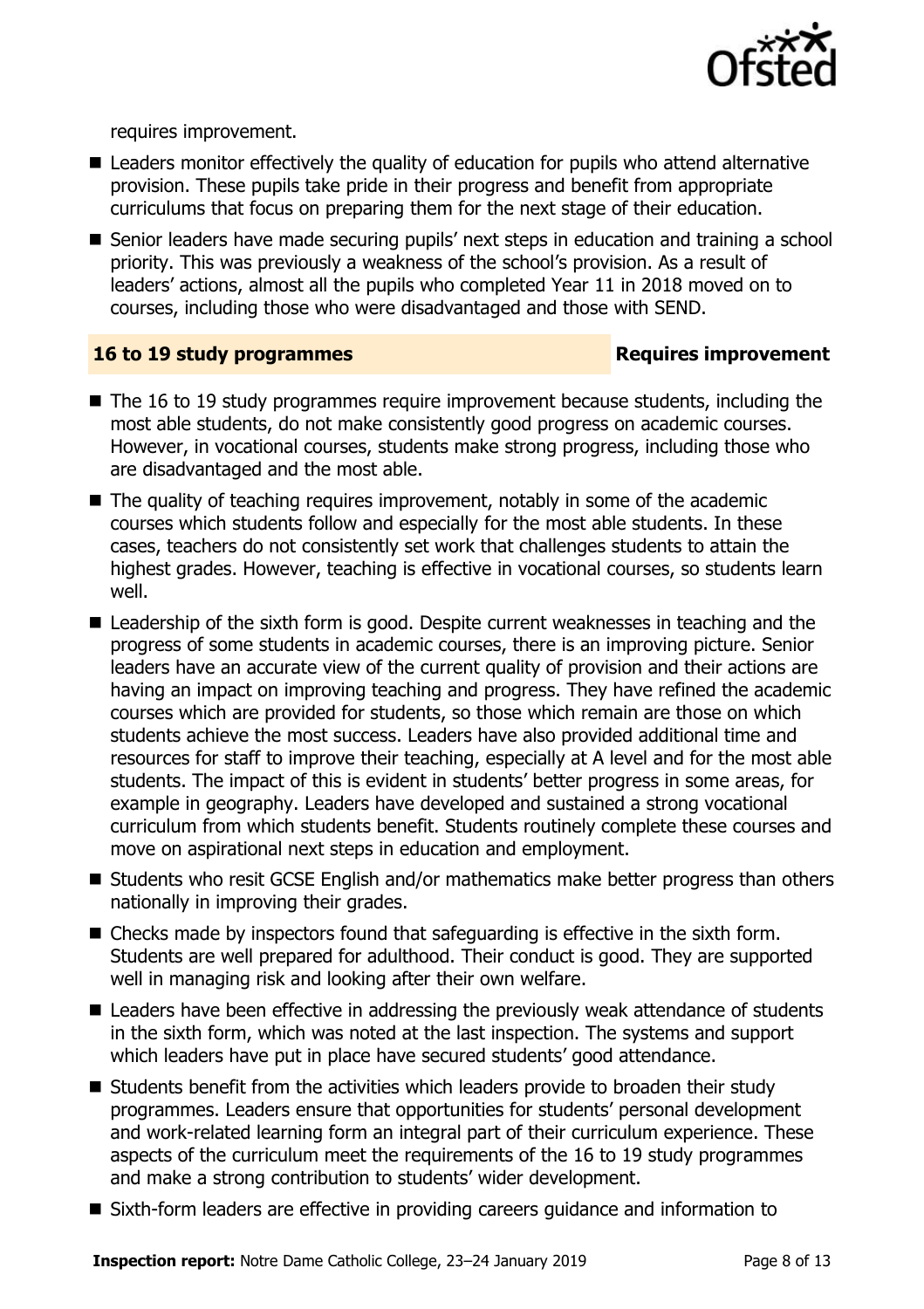

support students' next steps in education and employment. The links with local universities are a positive example of students being encouraged to move on to the aspirational destinations of which they are capable. As a result, every student who completed Year 13 in 2018 moved on to a relevant course or employment. Around 80% of these progressed to higher education.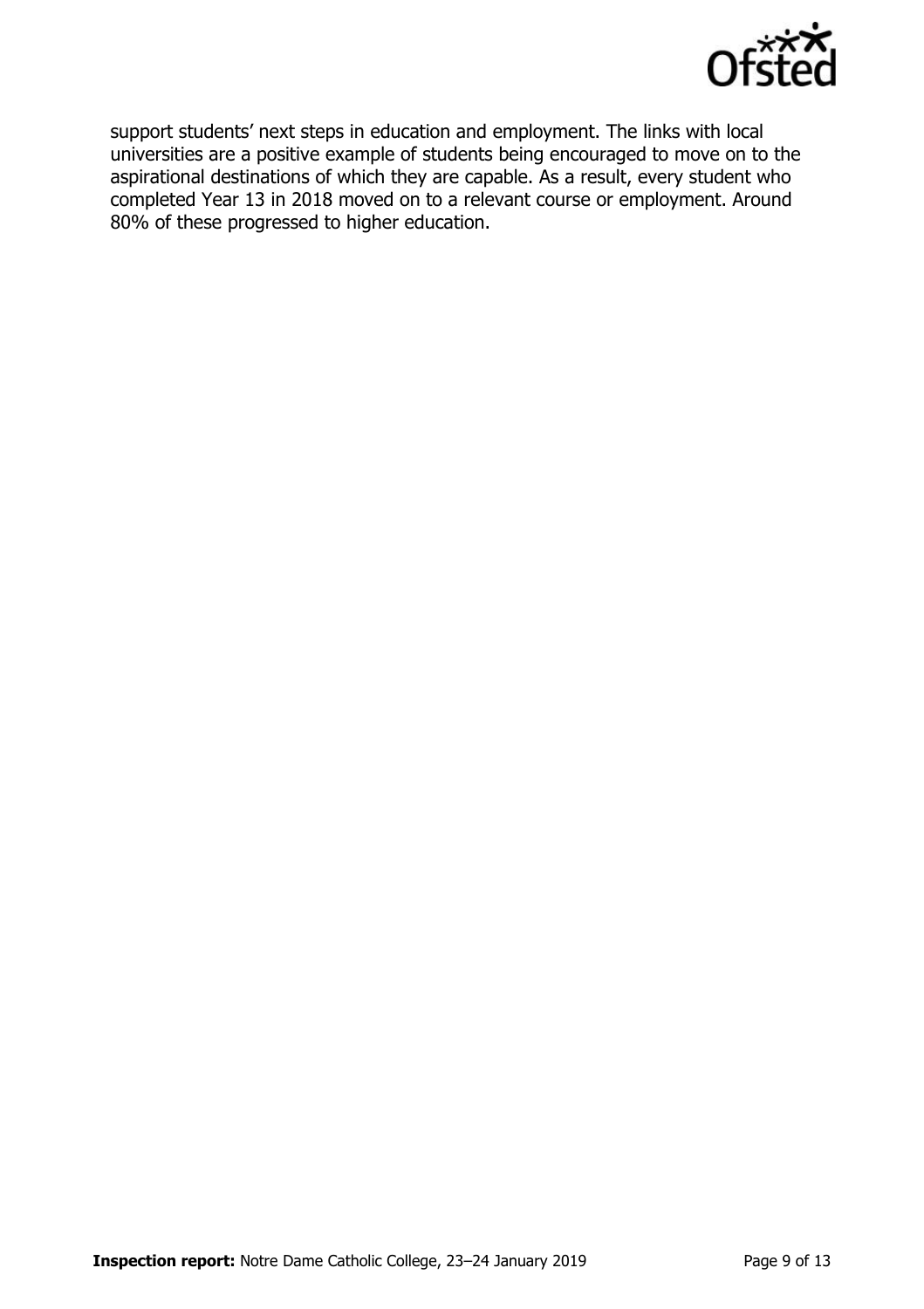

# **School details**

| Unique reference number | 104706    |
|-------------------------|-----------|
| Local authority         | Liverpool |
| Inspection number       | 10046098  |

This inspection of the school was carried out under section 5 of the Education Act 2005.

| Type of school                                           | Secondary comprehensive        |
|----------------------------------------------------------|--------------------------------|
| School category                                          | Voluntary aided                |
| Age range of pupils                                      | 11 to 18                       |
| Gender of pupils                                         | Mixed                          |
| Gender of pupils in 16 to 19 study<br>programmes         | Mixed                          |
| Number of pupils on the school roll                      | 846                            |
| Of which, number on roll in 16 to 19 study<br>programmes | 147                            |
| Appropriate authority                                    | The governing body             |
| Chair                                                    | <b>Collette Rowlands</b>       |
| <b>Headteacher</b>                                       | <b>Frances Harrison</b>        |
| Telephone number                                         | 01513 305122                   |
| <b>Website</b>                                           | http://notredameliverpool.com/ |
| Email address                                            | ao@notredame.liverpool.sch.uk  |
| Date of previous inspection                              | 24-25 February 2015            |

### **Information about this school**

- This is a Roman Catholic voluntary-aided school.
- The school was inspected under section 48 of the Education Act 2005 in December 2016.
- The proportion of disadvantaged students is well above the national average.
- The proportion of pupils with SEND is above the national average. The proportion of pupils who have an education, health and care plan is below the national average.
- The school uses alternative provision for a small number of pupils at Everton Free School, Harmonize Academy, New Heights High School, NexGen Academy, ACE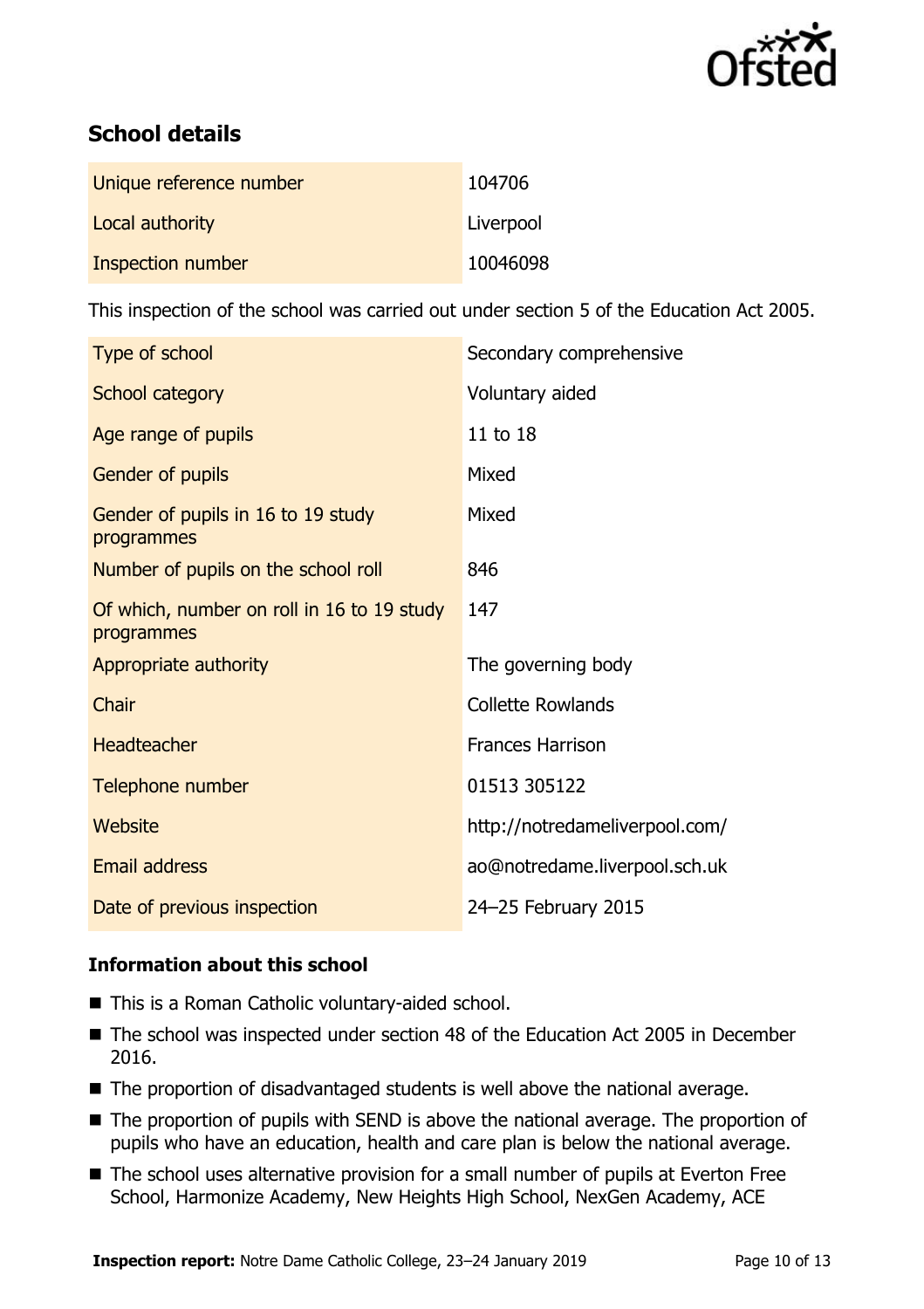

Hospital School, Liverpool College and Prudentia Education.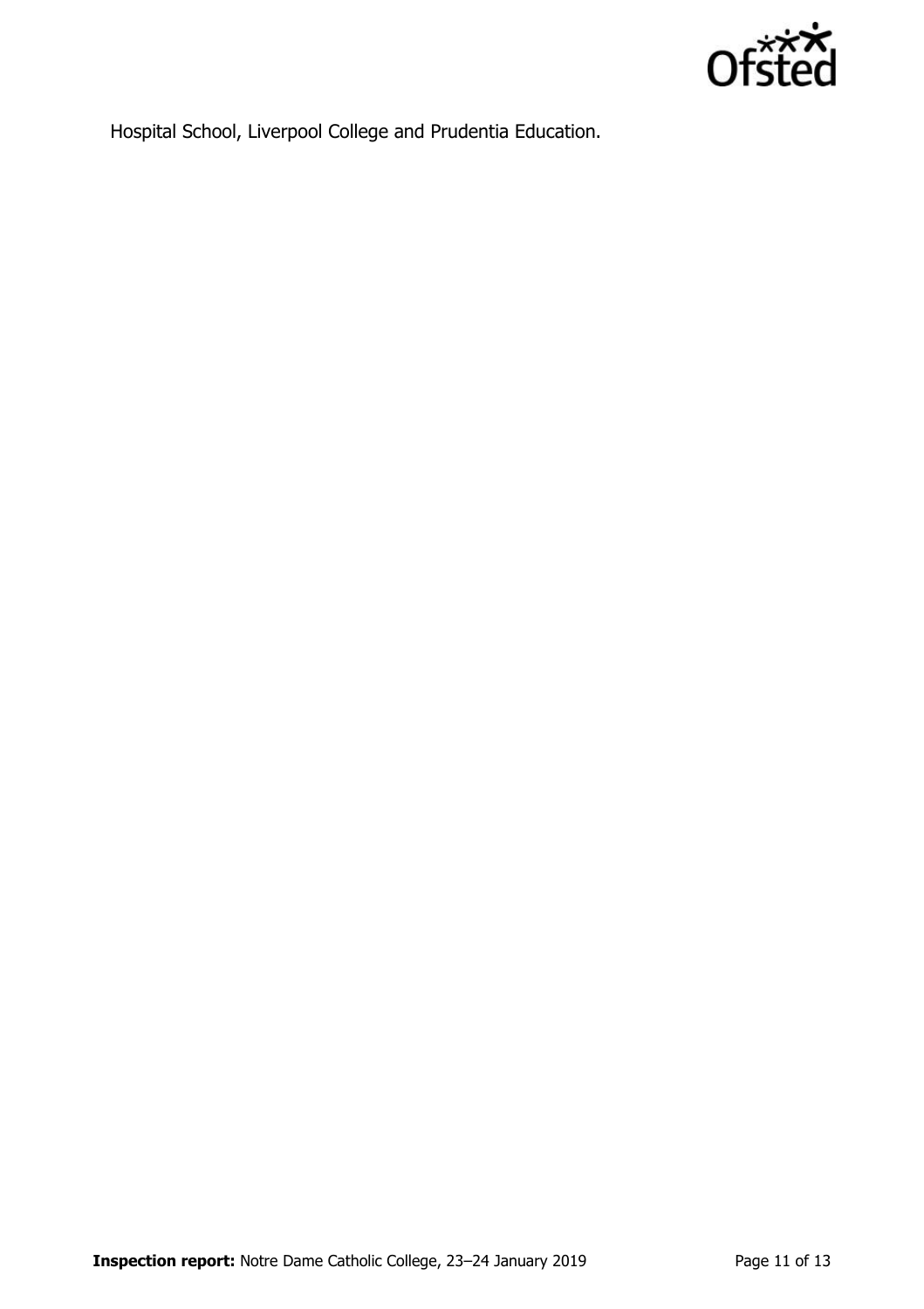

# **Information about this inspection**

- Meetings took place with school leaders, teachers, governors, a representative of the local authority, a representative of the Archdiocese of Liverpool and the school improvement partner.
- Discussions were held with pupils to gather their views on a variety of issues, including safeguarding, bullying, behaviour, teaching and the curriculum.
- Inspectors examined a range of the school's documentation, such as the selfevaluation and improvement plan, assessment information, special educational needs information, the pupil premium plan, attendance and behaviour records and safeguarding information.
- **Inspectors took account of 57 staff survey responses, two pupil survey responses, 23** responses to the Ofsted online questionnaire, Parent View, and nine written responses from parents to Ofsted's free-text facility.
- Inspectors observed teaching and learning across the school and scrutinised pupils' work in a range of subjects and year groups. They were accompanied by school leaders on some of these observations.

### **Inspection team**

| Stephen Ruddy, lead inspector | Ofsted Inspector |
|-------------------------------|------------------|
| <b>Timothy Gartside</b>       | Ofsted Inspector |
| <b>David Roberts</b>          | Ofsted Inspector |
| <b>Stephanie Gill</b>         | Ofsted Inspector |